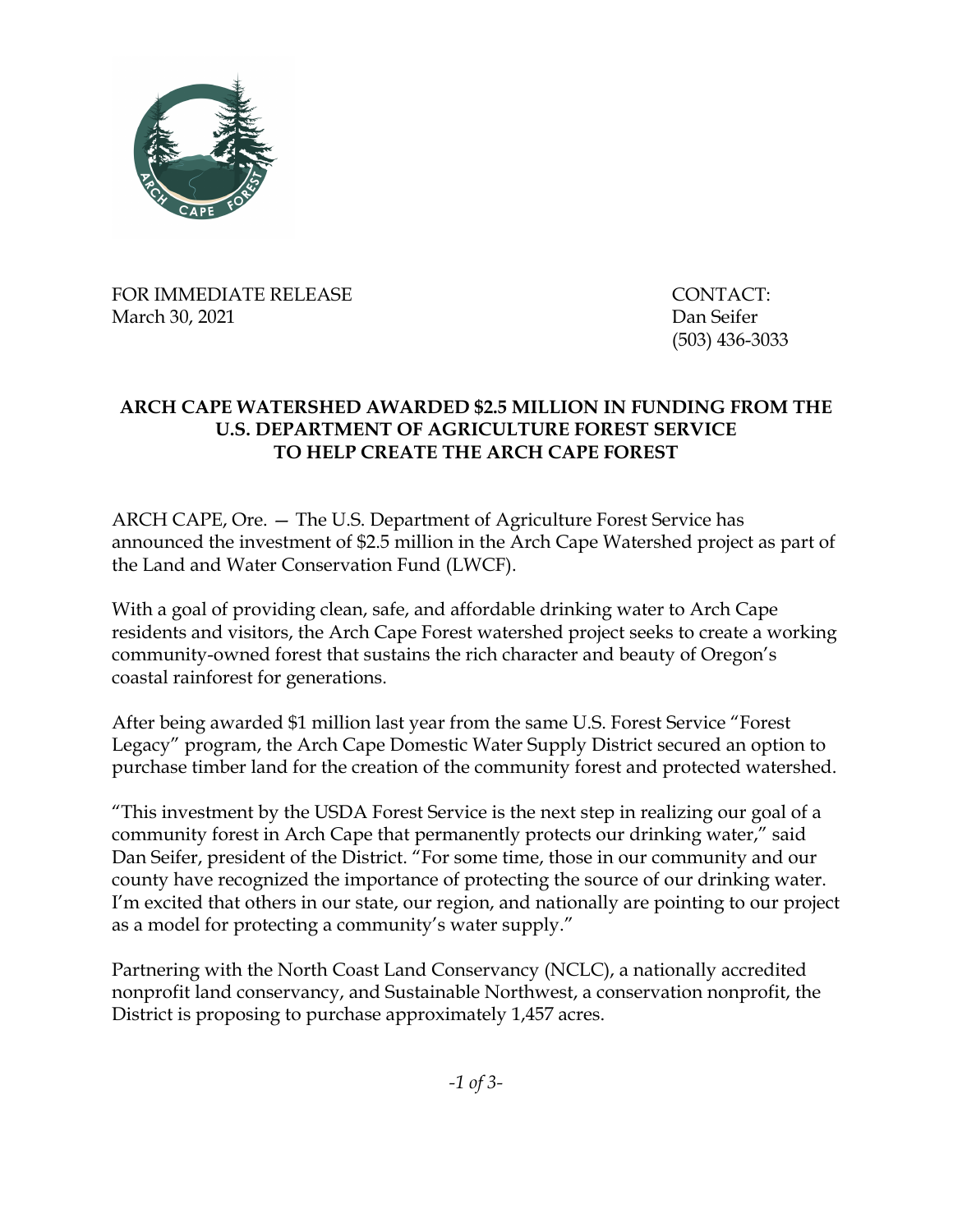

The acquisition is part of a larger, decades-long effort by the North Coast Land Conservancy to secure 3,500 adjoining acres of rare plants, critical forest habitat, and historical salmon-bearing streams which will be known as the Rainforest Reserve. The property is owned by Onion Peak Holdings, and managed by EFM, a natural forestmanagement company that manages lands with unique environmental and social attributes to restore forests to health.

The Portland law firm of Schwabe, Williamson & Wyatt is assisting the Arch Cape Water District with pro-bono legal guidance through the property acquisition.

Last year, Congress provided for permanent funding of LWCF in the Great American Outdoors Act. Land acquisition projects add lands to National Forests to improve public access, connect habitat, and protect natural resources.

The Forest Legacy Program is a conservation program administered by the Forest Service in partnership with State agencies to encourage the protection of privatelyowned forest lands through conservation easements or land purchases. Oregon Department of Forestry will be a key partner for the Arch Cape Water District during the project.

The Forest Service has been administering LWCF projects since 1964 along with the Department of the Interior. The fund provides critical support for Forest Service-led conservation projects including for critical acquisition of non-federal lands inside national forest and grassland boundaries.

## About the Arch Cape Forest

Adjacent to both Oswald West State Park and Cape Falcon Marine Reserve, the proposed Arch Cape Forest has great cultural and scenic value. Securing local ownership of this unique property and establishing a community forest offers numerous benefits, including clean water, and stabilized water rates, along with conservation and recreation opportunities.

For more information about the Forest, please visit archcapeforest.org.